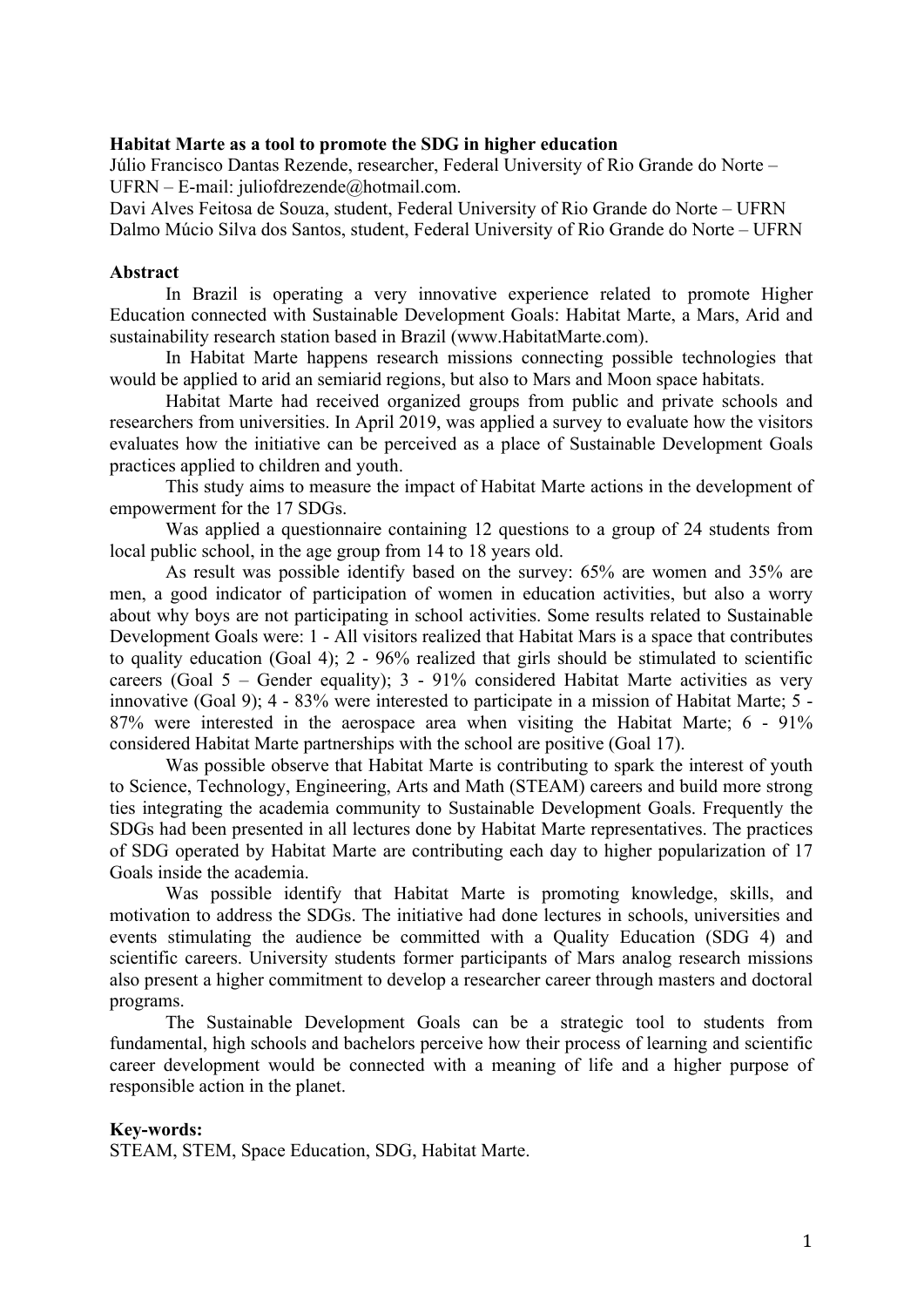## **1. Introduction**

In Brazil is operating a very innovative experience related to promote Higher Education connected with Sustainable Development Goals: Habitat Marte, a Mars, Arid and sustainability research station based in Brazil (www.HabitatMarte.com).

In Habitat Marte happens research missions connecting possible technologies that would be applied to arid an semiarid regions, but also to Mars and Moon space habitats.

Habitat Marte had received organized groups from public and private schools and researchers from universities. During 2018 was presented a paper during International Conference on Sustainable Development (ICSD) about how the Habitat Marte is commited with SDGs.

In April 2019, was applied a survey to evaluate how the visitors perceives Habitat Marte as a place of Sustainable Development Goals practices applied to children and youth. The Habitat Marte coordinators considers that the some children and youth touched by the spark of space science would be interested for space science.

It is also an aim of the research identify how Habitat Marte is impacting the application of SDG in higher education. This aspect is more related to the members of the missions of Habitat Marte.

# **2. About Habitat Marte**

How the operation of Mars analog research station, operating in our planet, can be an opportunity to reflect about the application of Sustainable Development Goals (SDGs)? This is a question that guides Habitat Marte.

Habitat Marte is located in Nucleus of Research in Engineering, Science and Sustainability of Semiarid (NUPECS), rural area of the city Caiçara do Rio do Vento in Rio Grande do Norte State, Northeast Region, Brazil, 100 km from the capital Natal.



 Figure 1. Location of Habitat Marte Source: Google Maps.

As can be seen in the maps above, Habitat Marte is located in Rio Grande do Norte State, I the corner of South America, the eastern area in America.

In the site there is infrastructure support as an auditorium, cafeteria and accommodations. The initiative is a project that aims to be a space for the development of sustainability research aimed at living with climate change in semi-arid Northeast. The Nucleus of Research in Engineering, Science and Sustainability of Semiarid (NUPECS) is located in an area living the worst drought of the last century. More information about the NUPECS can be obtained at: http://www.NUPECSufrn.blogspot.com (REZENDE: 2017). In the next Figure can be seen one of the initiatives developed in NUPECS.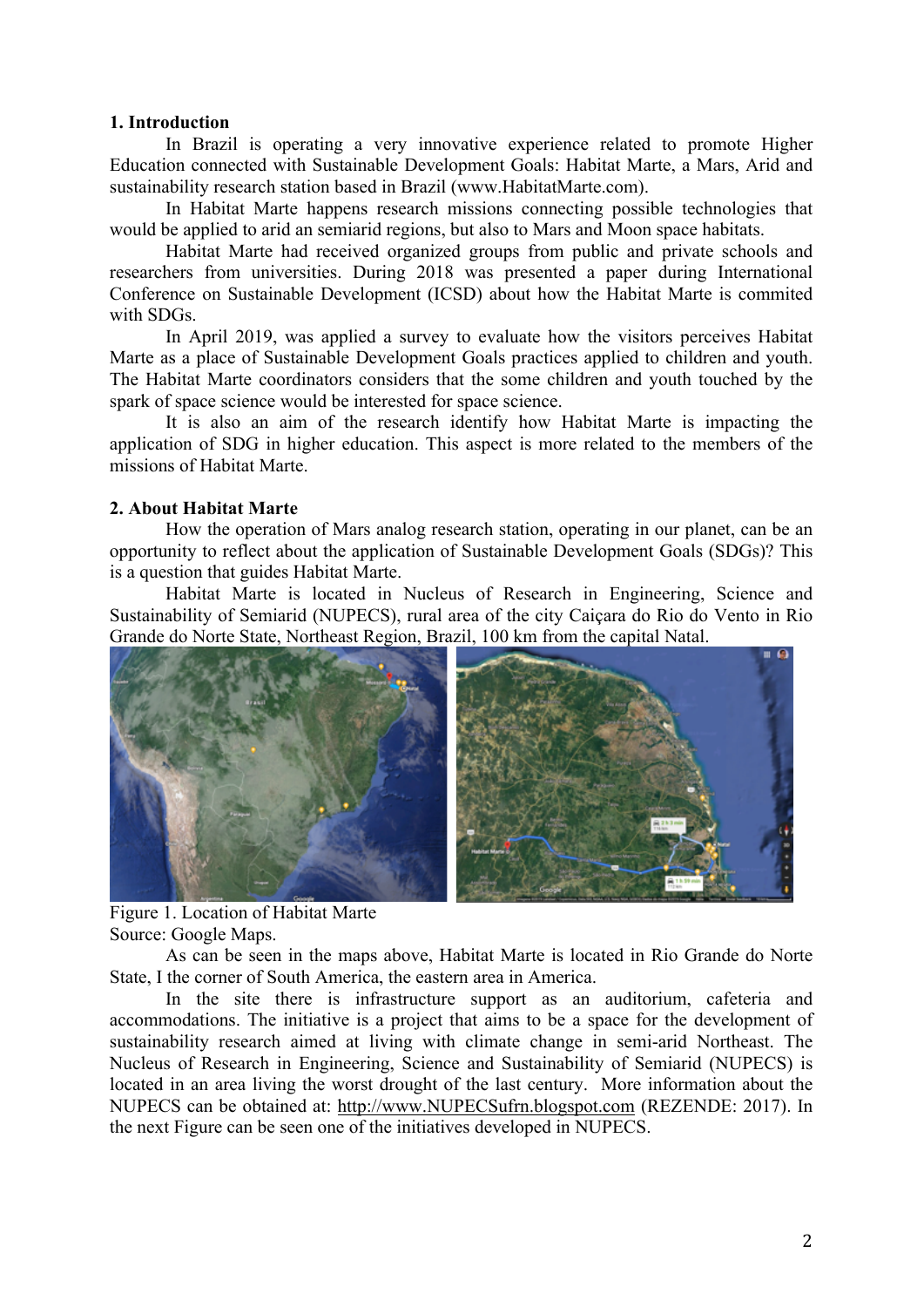

Figure 2. House using glass bottles Source: Rezende (2017).

Previous image registers one physical space done with glass bottle. The Nucleus of Research in Engineering, Science and Sustainability of Semiarid (NUPECS) and the Habitat Marte are located in the semiarid of Brazil, region affected by 8 years severe droughts (2011- 2018) related to climate change effects. The Habitat Marte can be an unique opportunity to evaluates how the development of self-sustainable habitats concepts can be applied in arid and semiarid environments (REZENDE: 2018).

The Mars analog research station Habitat Marte was created to develop activites of education and research related to Science, Space, Sustainability, Technology, Engineering, Math (S3TEM). Because of the water scarcity, the Brazilian Mars research station operates one confined mission by month when happens Intravehicular Activities (IVA) and Extravehicular Activities (EVA), occurring different kinds of research and operations. Habitat Marte born as a project from the Industrial Engineering Department of Universidade Federal do Rio Grande do Norte (UFRN) accepting graduate and post-graduate students from Electrical and Mechanical Engineering, Agronomy, Biotechnology, Physics and Geology and other courses.

In the next photo can be seen a photo of first mission developed in Habitat Marte and organized for the first time in a Mars research station in Brazil.



Figure 3. First Mision in Habitat Marte Source: Rezende (2017).

The first Mars simulation mission in Brazil, at the Habitat Mars research station, was held from December 8th to 10th, 2017. The first team to conduct the Mars analog research mission at Habitat Marte was composed of three undergraduates and a UFRN professor. Until July 2019 happened 19 mission with different goals.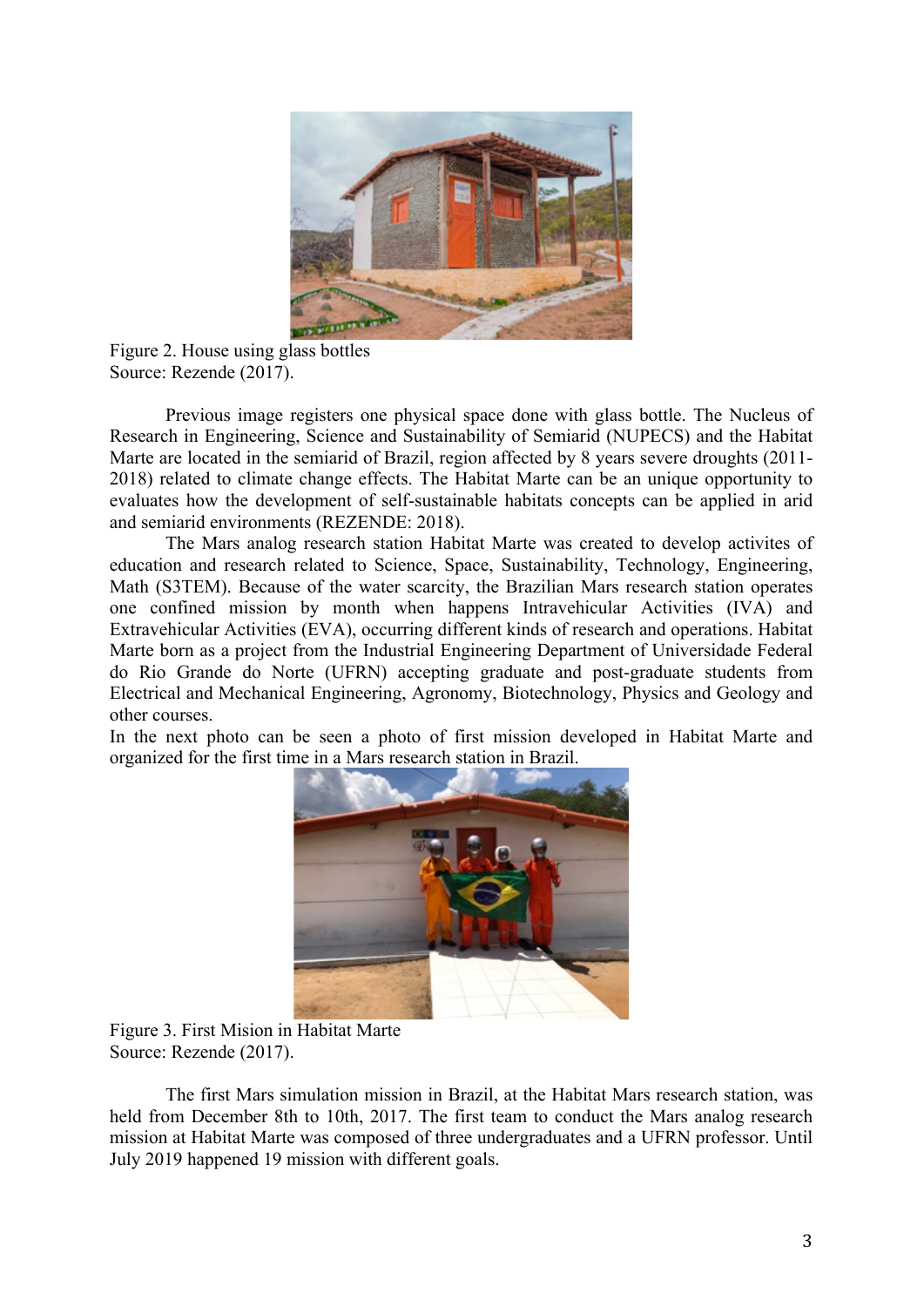Since the first mission were developed different activities such as: 1 - Collection of soil sample and minerals; 2 - Astronomical observation; 3 - Evaluation and improvement of life support systems in Habitat Marte; 4 - Test, improvement and evaluation of spacesuits and the Autonomous Module of Sustainable Cooling; 5 - operation of intravehicular activities (IVA); 6 - Behavioral tests; 7 - Reports preparation;  $8$  – evaluation about how to achieve the Sustainable Development Goals (SDGs); 9 – Construction of new facilities; 10 -Preparation and operation of Food production system, based in aquaponics.

## **3. Promoting the SDG in higher education**

How the Sustainable Development Goals (SDG) would be spread in the university, connecting students and professors to solve real social, environmental and economic problems? It is a great challenge creates more awareness in university about SDG. In Brazil, some research had explored and encouraged the use of SDG to a broader perception about how SDG would be used as a tool of research. Would possible mention the studies of Rezende (2018) about how to apply SDG to Mars research station Habitat Marte. The research about Rio Grande do Norte state foundation (Brazil) is also encouraging the SDG (Rezende, Lima: 2018), as the research done by Rezende, Araújo, Bezerra, Pereira, Pessoa, Gouvinhas and Vilela (2018), discuss how SDG would be in operation in universities.

According United Nations (2017), those are the Sustainable Development Goals to be achieved:

Goal 1. End poverty in all its forms everywhere;

Goal 2. End hunger, achieve food security and improved nutrition and promote sustainable agriculture;

Goal 3. Ensure healthy lives and promote well-being for all at all ages;

Goal 4. Ensure inclusive and equitable quality education and promote lifelong learning opportunities for all;

Goal 5. Achieve gender equality and empower all women and girls;

Goal 6. Ensure availability and sustainable management of water and sanitation for all;

Goal 7. Ensure access to affordable, reliable, sustainable and modern energy for all;

Goal 8. Promote sustained, inclusive and sustainable economic growth, full and productive employment and decent work for all;

Goal 9. Build resilient infrastructure, promote inclusive and sustainable industrialization and foster innovation;

Goal 10. Reduce inequality within and among countries;

Goal 11. Make cities and human settlements inclusive, safe, resilient and sustainable;

Goal 12. Ensure sustainable consumption and production patterns;

Goal 13. Take urgent action to combat climate change and its impacts:

Goal 14. Conserve and sustainably use the oceans, seas and marine resources for sustainable development;

Goal 15. Protect, restore and promote sustainable use of terrestrial ecosystems, sustainably manage forests, combat desertification, and halt and reverse land degradation and halt biodiversity loss;

Goal 16. Promote peaceful and inclusive societies for sustainable development, provide access to justice for all and build effective, accountable and inclusive institutions at all levels;

Goal 17. Strengthen the means of implementation and revitalize the Global Partnership for Sustainable Development.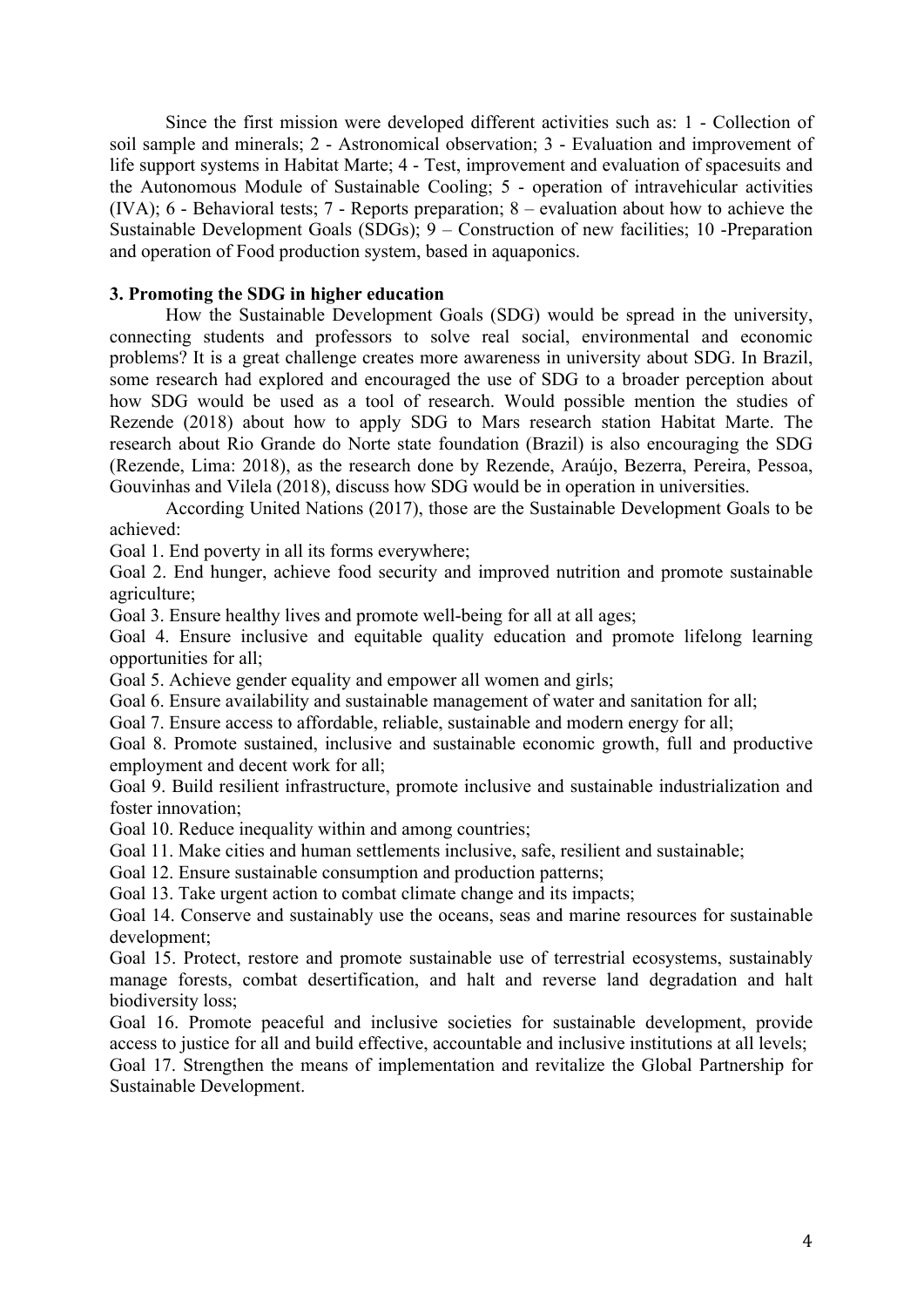# **4. Methodology**

This study aims to measure the impact of Habitat Marte actions in the development of empowerment for the 17 SDGs.

Was applied a questionnaire containing 12 questions to a group of 24 students from local public school, in the age group from 14 to 18 years old.

The questions were related to:

 $1 - \text{Age}$ ;

- 2 Gender;
- 3 Perception about Habitat Marte be a space that contributes to quality education (Goal 4);
- 4 Girls should be stimulated to scientific careers (Goal 5 Gender equality);
- 5 Perception about Habitat Marte activities as very innovative (Goal 9)
- 6 Creation of interest to participate in a mission of Habitat Marte;
- 7 Creation of interest in the aerospace area when visiting the Habitat Marte;
- 8 Partnerships of Habitat Marte and school (Goal 17).

The Sustainable Development Goals (SDG) operated in geographic organizational local ecosystems had been studied in Brazil by Rezende (2017) in case studies. His studies were considered in the theoretical review and observation of topics in the present research.

## **5. Results**

#### **5.1 – Age and gender**

As result was possible identify based on the survey: 65% are women and 35% are men, a good indicator of participation of women in education activities, but also a worry about why boys are not participating in school activities.

About the age, Habitat Marte and NUPECS receive a broad range of visitors. Since students from elemental school, middle school and university students.

# **5.2 - Perception about Habitat Marte be a space that contributes to quality education (Goal 4)**

The main result of Habitat Marte can be seen as to apply Sustainable Development Goals to local community of Caiçara do Rio do Vento. All visitors interviewed say it that Habitat Marte is an initiative that contributes to quality education (Goal 4).

Also observing the members of the Mars analog missions, it is also possible perceive challenges about to develop new scientific skills related to topics such as food production system, engineering requirements, spacesuits, life support systems, and other aspects. Based on this, is possible affirm that Habitat Marte contributes to quality education and for development of scientific careers.

#### **5.3 - Girls should be stimulated to scientific careers (Goal 5 – Gender equality)**

One challenge of Habitat Marte is identify strategies to bring girls and women to be part of the crews of Mars analog research missions. In all lectures and visits to Habitat Marte the discourse is about the girls be committed with scientific careers.

Questioned, 96% of the audience confirmed about the stimulus of Habitat Marte to be committed to scientific careers (Goal 5 – Gender equality). The next picture registers the first mission in Habitat Marte with two girls.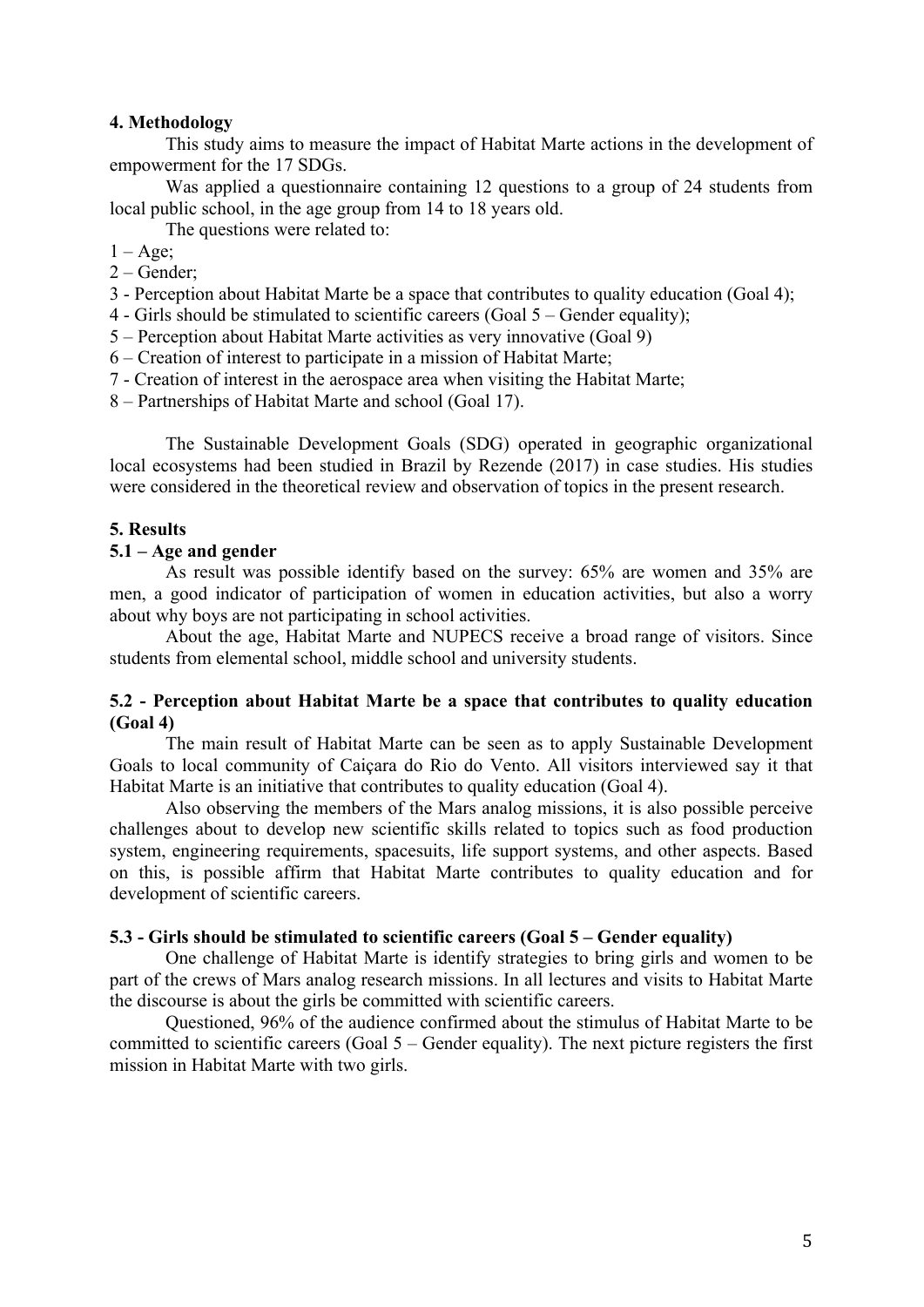

Figure 4. Girls in a Mision in Habitat Marte Source: Julio Rezende.

The mission reported in the photo was the first during 2019 and was focused about reflect about how have more girls in Mars analog research missions in Habitat Marte.

# **5.4 – Perception about Habitat Marte activities as very innovative (Goal 9)**

91% considered Habitat Marte activities as very innovative (Goal 9). Part of the innovation of Habitat Marte is to develop solutions that would be applied to space habitats. Considering this topic of research it is correct to affirm that Habitat Marte is the only initiative in Brazil to develop this kind of skill. In the next picture can be seen the operation of the SPACE AQUA – Smart Aquaponic For Space, Arid and Circular System



Figure 5. SPACE AQUA – Smart Aquaponic For Space, Arid and Circular System Source: Julio Rezende.

It is possible affirm that SPACE AQUA – Smart Aquaponic For Space, Arid and Circular System consider the use of automation, coding in food production, to be applied in Space Habitats and areas affected by climate change considering the aspects: Temperature, Humidity, Pluviometric levels and Fish Ration activation.

## **5.5 – Creation of interest to participate in a mission of Habitat Marte**

Based in the interview, 83% were interested to participate in a mission of Habitat Marte. None all said be interested in to be part of missions.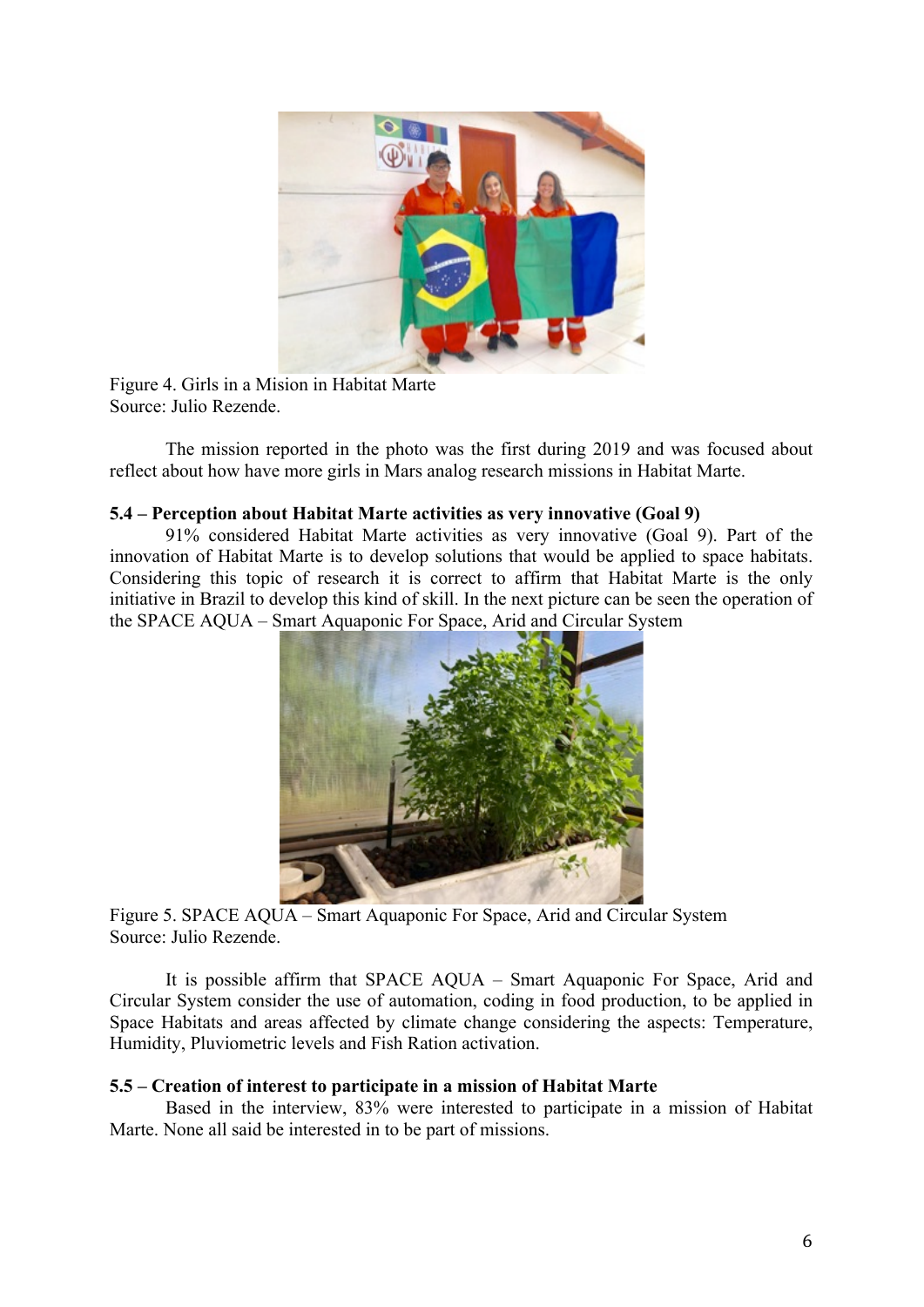# **5.6 - Creation of interest in the aerospace area when visiting the Habitat Marte**

87% were interested in the aerospace area when had visited the Habitat Marte. The next figure registers the moment of students visiting Habitat Marte.



Figure 6. Students visiting Habitat Marte Source: Julio Rezende.

# **5.7 – Partnerships of Habitat Marte and school (Goal 17)**

91% considered Habitat Marte partnerships with the school are very positive (Goal 17). The coordinators of the school and Habitat Marte are in constant interaction to identify new days to happen new technical visits to Habitat Marte and NUPECS.

# **6. Conclusion**

Was possible observe that Habitat Marte is contributing to spark the interest of youth to Science, Technology, Engineering, Arts and Math (STEAM) careers and build more strong ties integrating the academia community to Sustainable Development Goals. Frequently the SDGs had been presented in all lectures done by Habitat Marte representatives. The practices of SDG operated by Habitat Marte are contributing each day to higher popularization of 17 Goals inside the academia.

Was possible identify that Habitat Marte is promoting knowledge, skills, and motivation to address the SDGs. The initiative had done lectures in schools, universities and events stimulating the audience be committed with a Quality Education (SDG 4) and scientific careers. University students former participants of Mars analog research missions also present a higher commitment to develop a researcher career through masters and doctoral programs.

The Sustainable Development Goals can be a strategic tool to students from fundamental, high schools and bachelors perceive how their process of learning and scientific career development would be connected with a meaning of life and a higher purpose of responsible action in the planet.